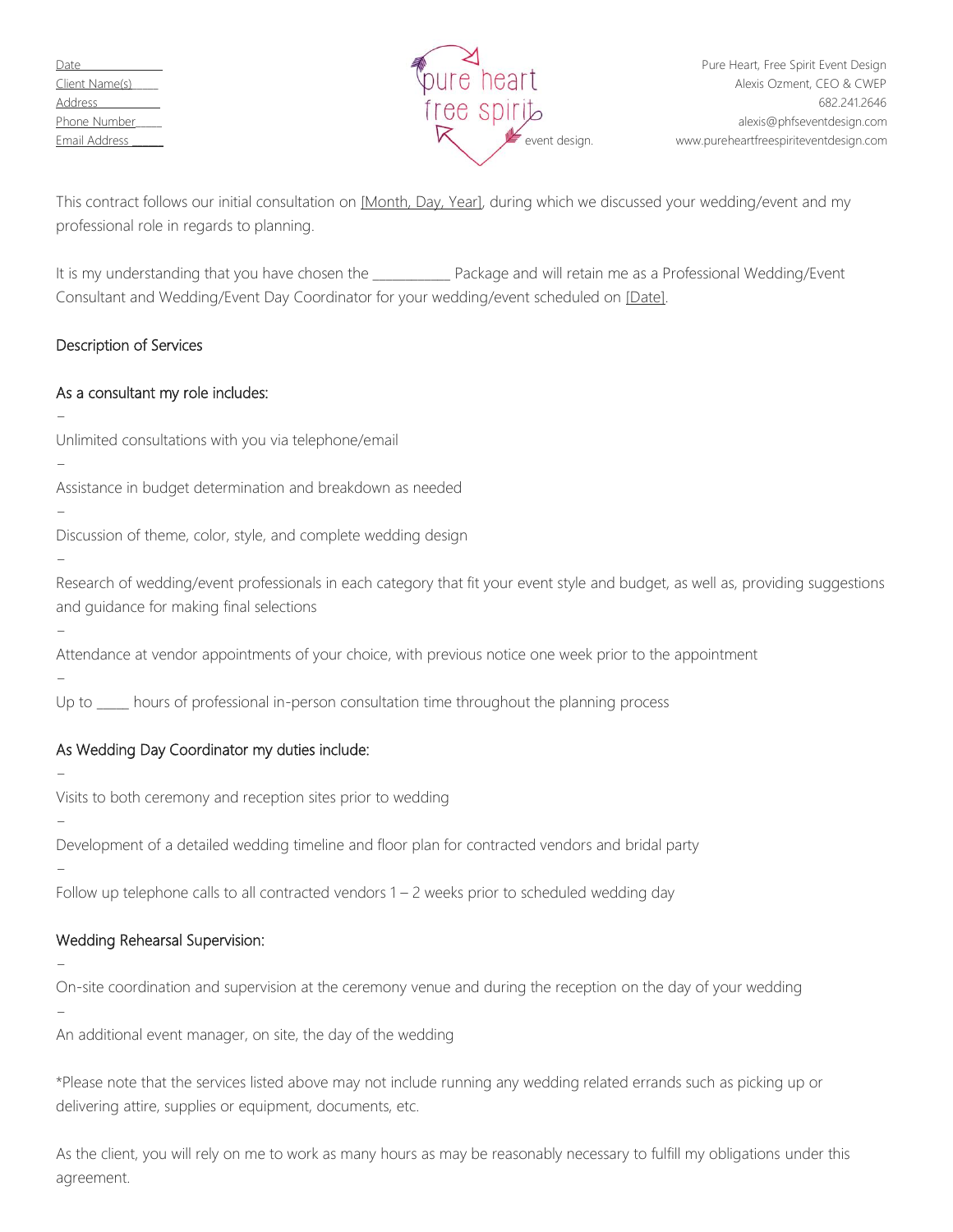| Date           |
|----------------|
| Client Name(s) |
| <u>Address</u> |
| Phone Number   |
| Email Address  |



#### **Conditions**

I understand that my role will be that of advisor and coordinator. You will make the actual selections of service providers and I will implement those selections.

−

−

You will make payments directly to the service providers/vendors and not to Pure Heart, Free Spirit Event Design. I do not accept any commissions from recommended vendors and cannot guarantee any service provider's performance or product. Pure Heart, Free Spirit Event Design will therefore not be held responsible for the actions of any service providers/vendors used for your wedding day.

If litigation occurs, it occurs in the jurisdiction where my office is located and the winning party will be reimbursed for attorney and legal fees and court costs.

−

It is the responsibility of the bride and or groom to provide me with contact names, telephone numbers and any scheduled timetables for all service providers involved in the wedding ceremony/reception no later than 21 days prior to the wedding or upon the signing of this letter.

−

It is also your responsibility to notify me of any changes in a timely manner. I shall not be held liable for any changes made by you or your selected service providers.

I will use my professional judgment when taking action in regard to changes, weather, tardiness, nonperformance, etc. based on the situation, time limitations and/or your wishes.

−

−

In the event a venue coordinator is on site I will work with you and the coordinator as needed.

## Fees & Payment Schedule

For my services, you will be required to pay a deposit of \$\_\_\_\_\_\_, equaling half of the total amount of your chosen package.

The total balance must be paid in full 14 days, \_\_\_\_\_\_\_\_, prior to wedding date, \_\_\_\_\_\_\_\_\_. Payments may be made at any time before \_\_\_\_\_\_\_\_\_\_.

## Term/Termination

This terms set forth in this contract are legally binding upon completion of this contract.